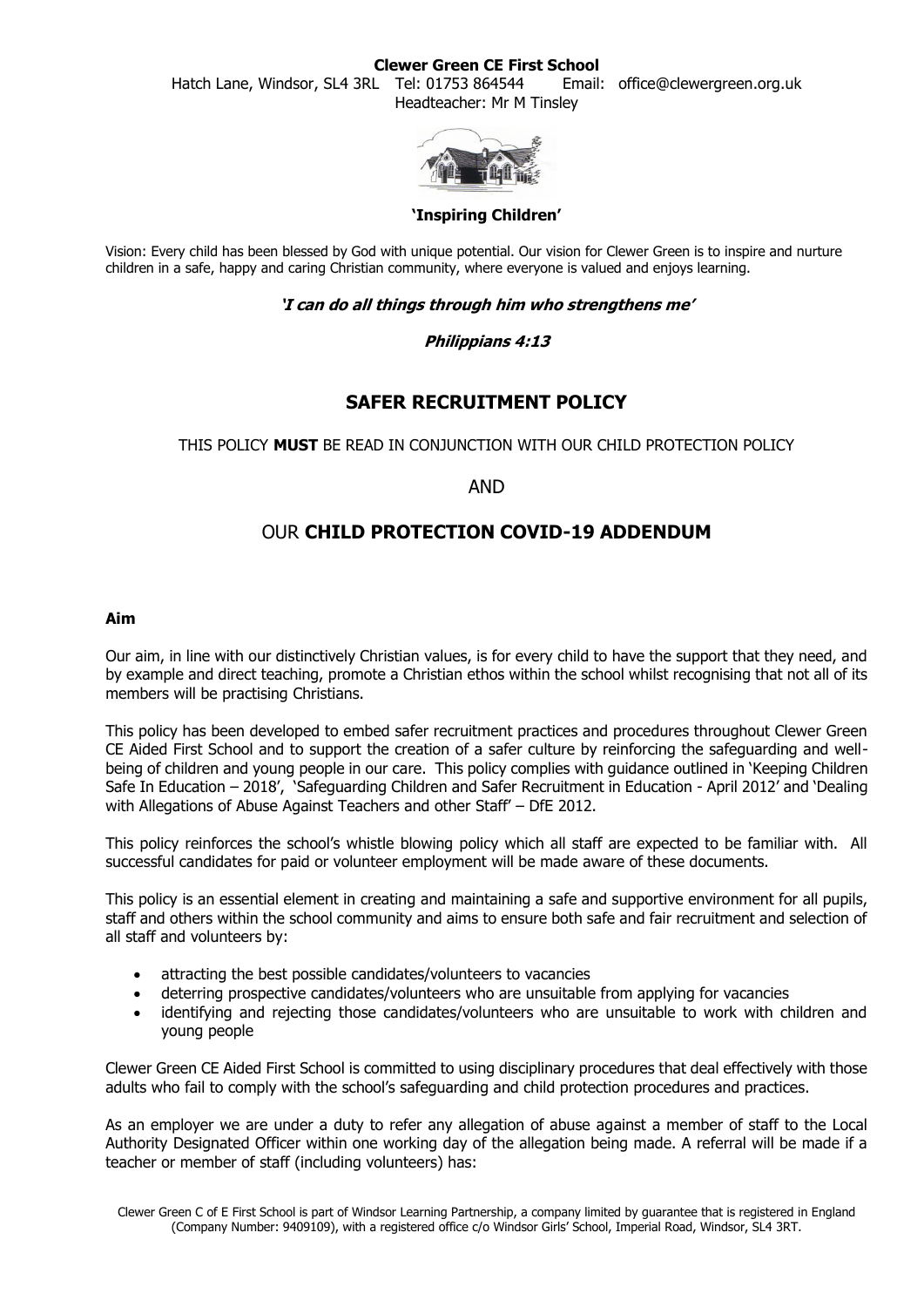- behaved in a way that has harmed a child, or may have harmed a child
- possibly committed a criminal offence against or related to a child
- behaved towards a child or children in a way that indicates he or she would pose a risk of harm if they work regularly or closely with children

As an employer we are under a duty to refer to the Disclosure and Barring Service (DBS), any member of staff who, following disciplinary proceedings, is dismissed because of misconduct towards a pupil and we may refer any concerns we have before the completion of this process.

The School Office will check for updated relevant information about staff each term. All new staff will be subject to an initial enhanced check from the Disclosure and Barring Service (DBS). In addition, after the initial DBS check, all staff will be ask to register for the DBS Update Service offered by the DBS, the registration cost for which will be refunded by the school. This will be on a rolling programme and completed by September 2019.

# **Roles and Responsibilities**

The Governing Board of the school will:

- ensure the school has effective policies and procedures in place for the safe recruitment of staff and volunteers and for the fair selection of staff in accordance with Department for Education guidance and legal requirements
- monitor the school's compliance with them
- ensure that appropriate staff and governors have completed safer recruitment training

The Headteacher will:

- ensure that the school operates safe and fair recruitment and selection procedures which are regularly reviewed and up-dated to reflect any changes to legislation and statutory guidance
- ensure that all appropriate checks have been carried out on staff and volunteers in the school
- monitor any contractors and agencies compliance with this document
- promote the safety and well-being of children and young people at every stage of this process

# **Inviting Applications**

All advertisements for posts of regulated activity, paid or unpaid, will include the following statement;

"Clewer Green CE Aided First School is committed to safeguarding and promoting the welfare of our children and young people and demands that all of our staff and volunteers share this commitment. All post holders are subject to appropriate vetting procedures, Criminal Record checks and a satisfactory Disclosure and Barring Service Enhanced check."

All applicants will receive a pack containing the following when applying for a post:

- A statement of the school's commitment to ensuring the safety and well being of the pupils
- Job description and person specification
- The school's Safeguarding Policies
- The school's Safer Recruitment Policy
- The selection procedure for the post
- A Privacy Notice for Job Applicants
- An application form

Prospective applicants must complete, in full, and return a signed application form. Incomplete application forms will be returned to the applicant where the deadline for completed forms has not passed.

Candidates submitting an application form completed on line will be asked to sign the form if called for interview.

A curriculum vitae will not be accepted in place of a completed application form.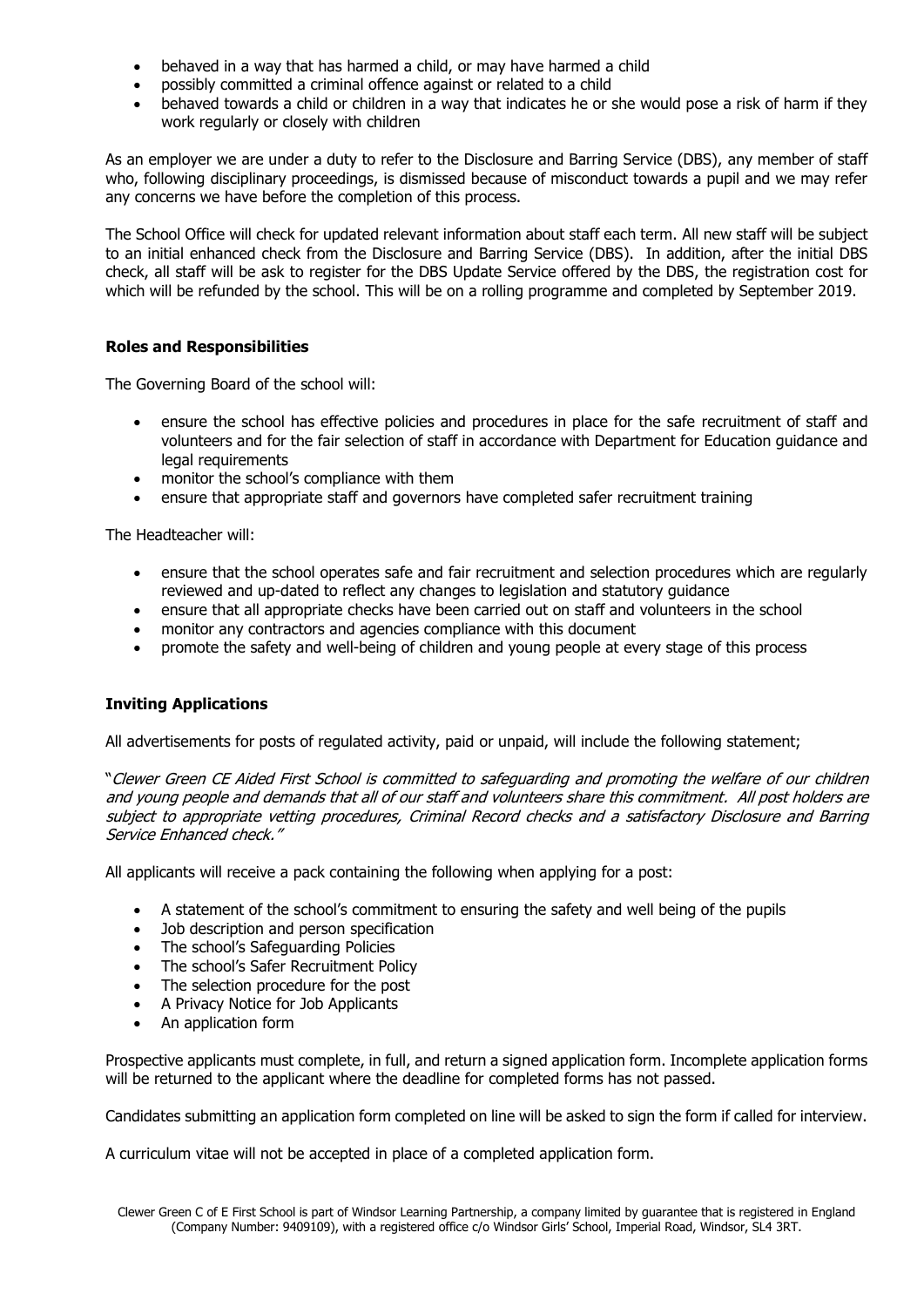### **Identification of the Recruitment Panel**

At least 2 people will form the Selection and Recruitment Panel and at least one of whom will have successfully completed training in safer recruitment.

# **Short Listing and References**

Candidates will be short listed against the job description and person specification for the post.

Two references, one of which must be from the applicant's current/most recent employer, will be taken up, where possible before the selection stage so that any discrepancies may be probed during this stage of the procedure.

References will be sought directly from the referee, and where necessary, will be contacted to clarify any anomalies or discrepancies. Detailed written records will be kept of such exchanges.

Where necessary, previous employers who have not been named as referees may be contacted in order to clarify any such anomalies or discrepancies. Detailed written records will be kept of such exchanges.

Referees will be asked specific questions about the following:

- The candidate's suitability to work with children and young people
- Any disciplinary warnings, including time-expired warnings, relating to the safeguarding of children and young people
- The candidate's suitability for the post

Reference requests will include the following:

- Applicants current post and salary
- Sickness record
- Attendance record
- Disciplinary record

All appointments are subject to satisfactory references, vetting procedures and DBS clearance.

### **Invitation to Interview**

Candidates called to interview will receive:

- A letter (possibly via email) confirming the interview and any other selection techniques
- Details of the interview day including details of the panel members
- Further copy of the job description and person specification
- Details of any tasks to be undertaken as part of the interview process
- A Privacy Notice for Job Applicants
- The opportunity to discuss the process prior to the interview

### **The Selection Process**

Selection techniques will be determined by the nature and duties of the post but all vacancies will require an interview of short-listed candidates.

Interviews will always be face-to-face.

Candidates will be required to:

- Explain any gaps in employment
- Explain satisfactorily any anomalies or discrepancies in the information available to the panel
- Declare any information that is likely to appear on the DBS disclosure
- Clewer Green C of E First School is part of Windsor Learning Partnership, a company limited by guarantee that is registered in England (Company Number: 9409109), with a registered office c/o Windsor Girls' School, Imperial Road, Windsor, SL4 3RT.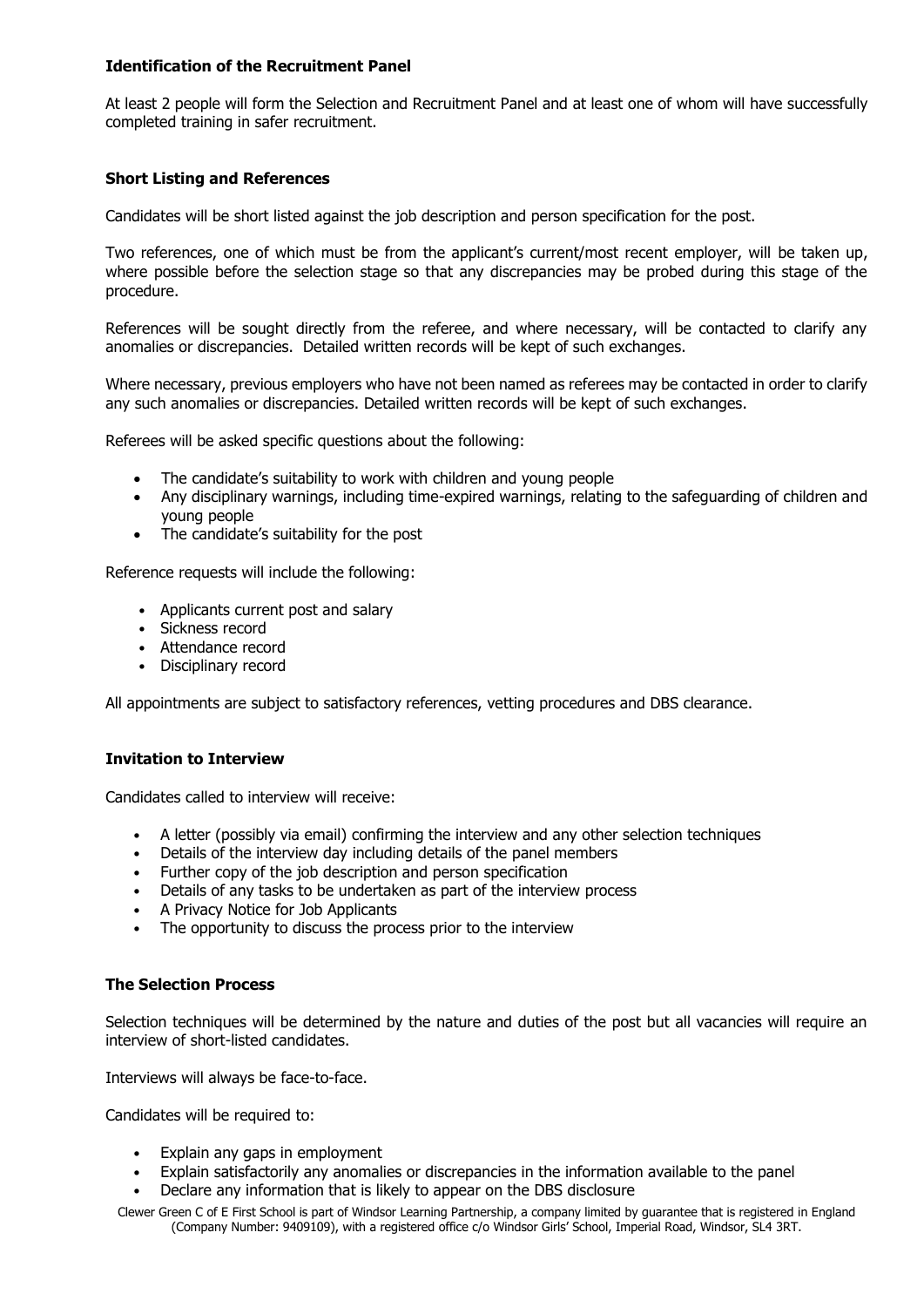• Demonstrate their ability to safeguard and protect the welfare of children and young people.

### **Employment Checks**

An offer of appointment will be conditional and all successful candidates will be required to:

- Provide proof of identity
- Complete an enhanced DBS application and receive satisfactory clearance (there is no requirement to carry out an enhanced DBS check for an applicant from abroad who's previously worked in the UK)
- Provide proof of professional status
- Provide actual certificates of qualifications
- Complete a confidential health questionnaire
- Provide proof of eligibility to live and work in the UK

All checks will be:

- Confirmed in writing
- Documented and retained on the personnel file in accordance with the IRMS's Toolkit for Schools (www.irms.org.uk)
- Recorded on the school's Single Central Record
- Followed up if they are unsatisfactory or if there are any discrepancies in the information received.

Employment will commence subject to all checks and procedures being satisfactorily completed.

It is the employer that has a legal duty to make a referral to the DBS for consideration of whether inclusion on the barred lists is required

A settlement agreement shouldn't stop an employer from providing a reference to potential employers when requested

#### **Induction**

All staff and volunteers who are new to the school will receive an induction and information on the school's safeguarding and behaviour policies and procedures, staff code of conduct and procedures for managing children who are missing in education.

All successful candidates will undergo a period of monitoring and will:

- Meet regularly with their induction tutor
- Meet regularly with their line manager
- Attend any appropriate training

### **Supply Staff**

Clewer Green CE Aided First School will only use those agencies which operate a Safer Recruitment Policy and supply written confirmation that all relevant checks have been satisfactorily completed. Any information disclosed as part of the DBS check will be treated confidentially.

Clewer Green CE Aided First School will carry out identity checks when the individual arrives at school.

### **Peripatetic Staff**

Clewer Green CE Aided First School will require that all necessary checks and DBS requirements have been satisfactorily completed for peripatetic staff.

### **OTHER RELEVANT POLICIES**

- **Safeguarding - Anti-Bullying**
- **Safeguarding - Child Protection Policy**

Clewer Green C of E First School is part of Windsor Learning Partnership, a company limited by guarantee that is registered in England (Company Number: 9409109), with a registered office c/o Windsor Girls' School, Imperial Road, Windsor, SL4 3RT.